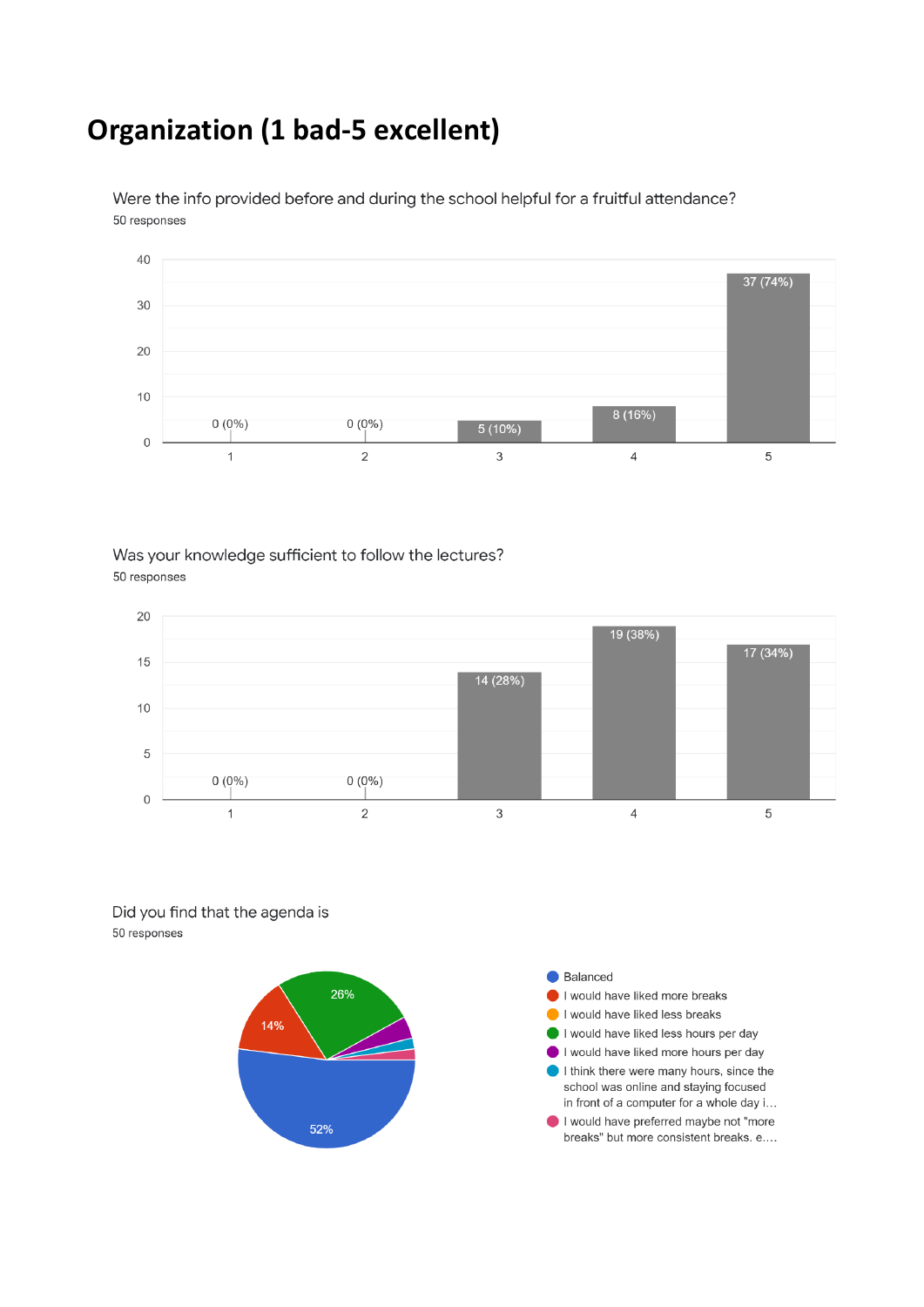Rate the effectiveness of interaction on zoom and slack 50 responses



Rate the promptness of response when contacting us via email 40 responses



#### Rate the usefulness and clarity of the website of the school 49 responses

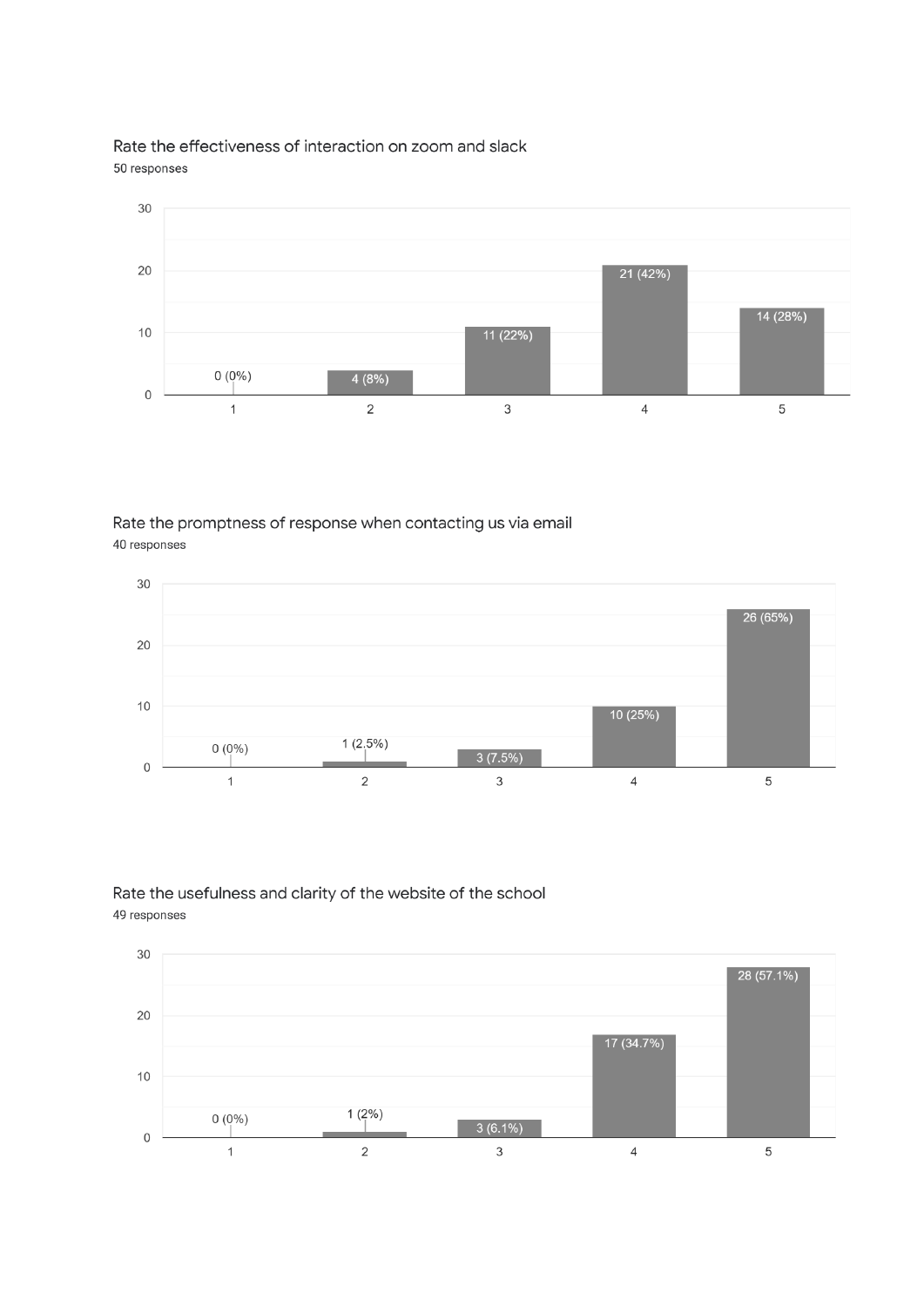# **Lectures (1 bad-5 excellent)**

Rank overall the clarity of the speakers 50 responses



#### Rank overall the usefulness of the lectures 50 responses



#### Did you find that the amount of lectures proposed were 50 responses

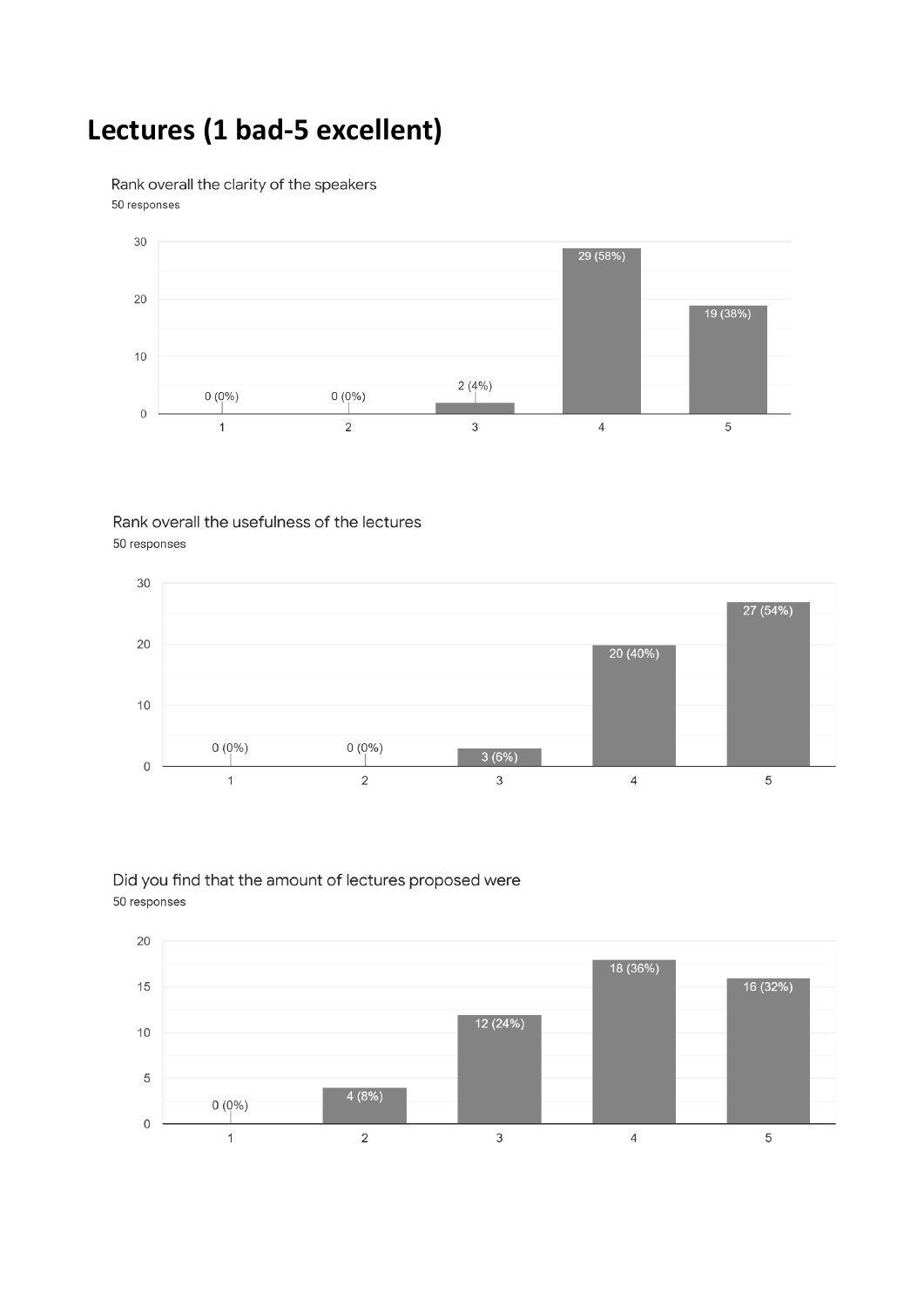Did you find that there were repetitions in the lectures? 50 responses



Is there any topic you wanted to see that we did not cover? (6 responses)

- 1. No
- 2. Gravitational waves dectections methods and theory
- 3. introduction on geant4
- 4. More on statistical physics
- 5. Strong field QED
- 6. I would like to have some lecture dedicated to the theory of neutrinoless double beta decay and a current evaluation of the experimental search.

## **Hands-on session (1 bad-5 excellent)**

If you participated: was the format and the material of the hands-on session appropriate for learning python and the statistical tools?

45 responses

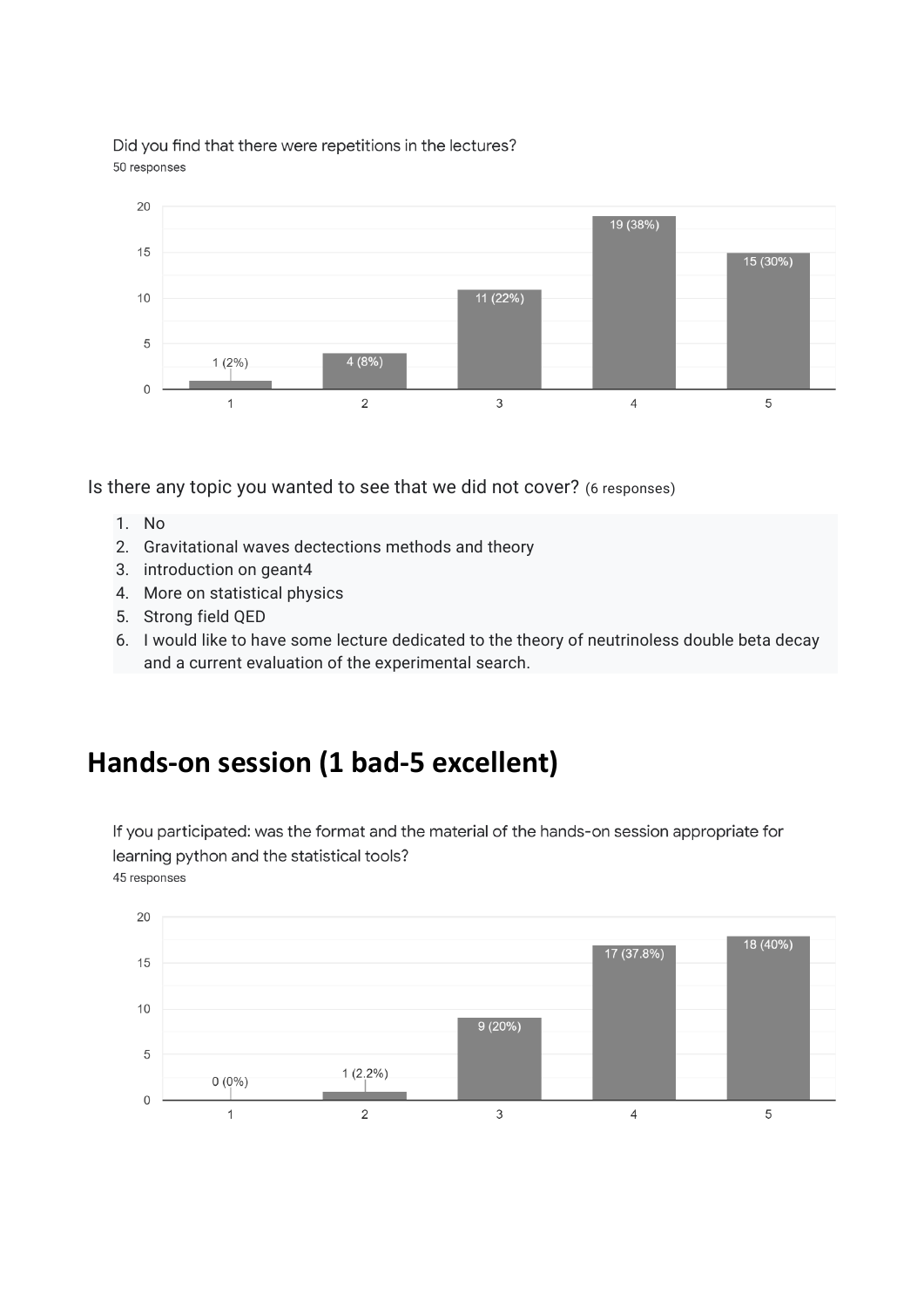If you did not participate, explain why. (4 responses)

- 1. Superposition with other committments on the first hand on session
- 2. my machine was not set up properly
- 3. Do not know python.
- 4. I half participate because I had problems with python, a language that is not common to me and I didn't ask because they were doubts not related with the subjet. However, I follow the explanation by Pietro Di Gangi, and I found it very well prepared and intended.

### **Poster session (1 bad-5 excellent)**

If you participated: was the format of the online poster session enough simple and effective to get in touch with the other students?

38 responses



If you did not participate, explain why: (8 responses)

- 1. I had a previous arrangement that was impossible to move
- 2. not available during that time slot
- 3. Research not at an appropriate stage to present
- 4. Im still an undergraduate student
- 5. my network was very bad
- 6. Attending from US. Too tired after lectures.
- 7. Busy schedule
- 8. I couldn't participate because a meeting I had with my collaboration.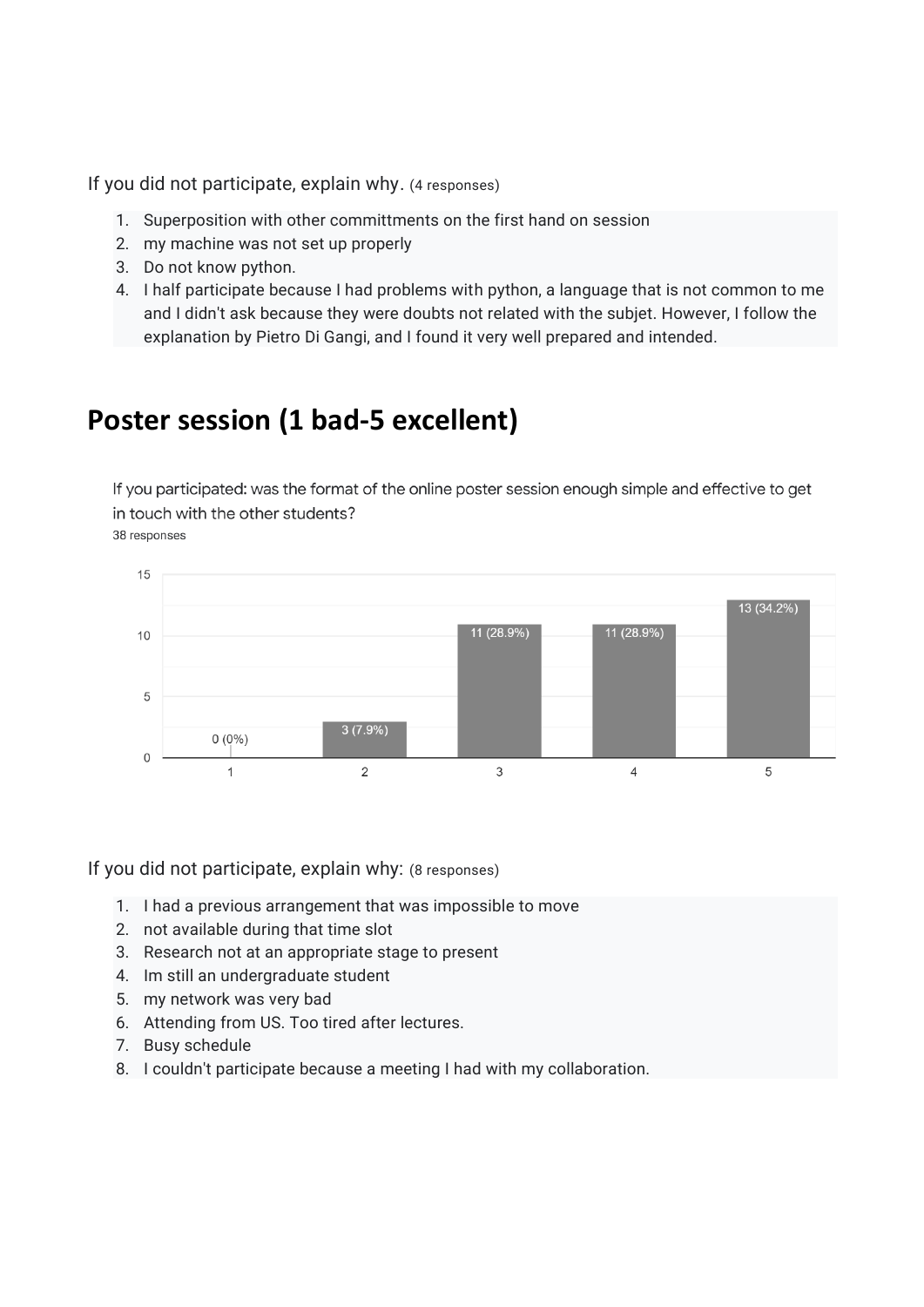# **Discussion session (1 bad-5 excellent)**



If you participated: rate the usefulness of the discussion session 33 responses

If you did not participate, explain why: (10 responses)

- 1. Did not manage to keep staying in front of a computer after so many hours. I was extremely tired at 6:30 and no longer focused after that full days
- 2. Unfortunately I had to work in parallel and couldn't join
- 3. No urgent question in mind, and constrain due to the time
- 4. Unfortunately, I didn't have the time to dedicate another hour and a half per day to the discussion session. In presence I would have participated
- 5. Too late in the day due to the fact that the school was hold online (need to continue the day to day activites)
- 6. No enough time
- 7. Scheduled too late during the day
- 8. Attending from US. Too tired after lectures.
- 9. lack of time
- 10. Unfortunately, I was not able to join all the live lectures and many of discussion session due to limited data connection and my institute exams.

### **Suggestions for improvement** (50 responses)

- 1. I would use more gather town rather than zoom discuss session
- 2. Perfect school, well balanced respect breaks, length and density of lectures, high level of the speakers! It was very useful, I have learned a lot!! Thank you!
- 3. Hand's on statistics session: more time to work and less of talking about it would have been nice
- 4. Nothing major. The days were quite long but there was a lot to be covered so this is understandable. I want to give a special mention to the hands on statistics part, the organization was excellent and the notebook is easily one of the best helps ive ever seen in statistics, especially for DM searches.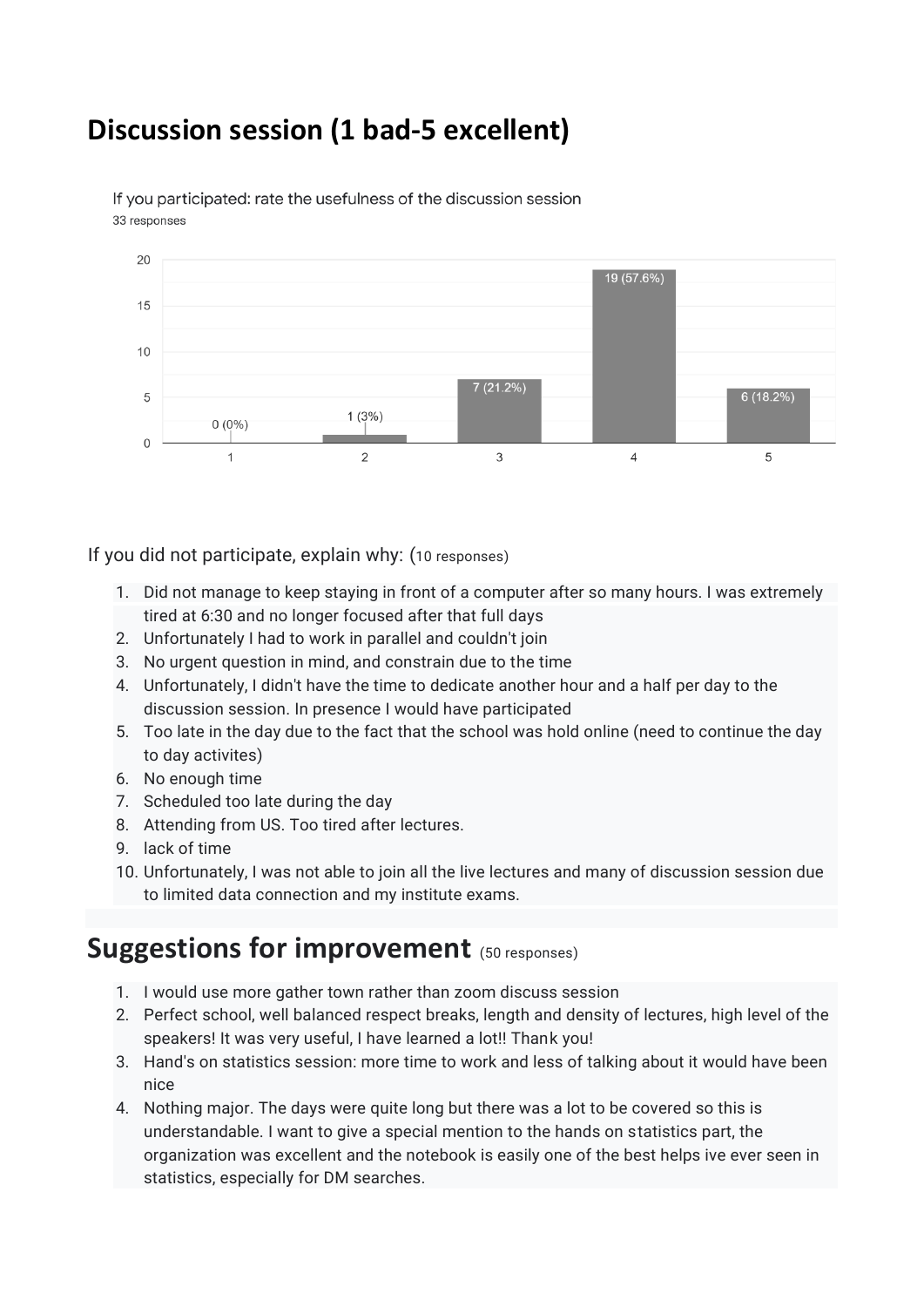- 5. I think the main problem was the school being held online. But anyways, I think that having a little less hours per day could help.
- 6. While presenting a poster it was very hard to go in other rooms and check other posters. Since I presented the poster 2 or 3 times to different people, I was only able to join other speakers twice.
- 7. The only limitations and defects of this school are related exclusively to the fact that it has been online. Furthermore, some topics could have been treated at a slightly more advanced level, avoiding long premises and taking some concepts for granted.
- 8. The hours were too long for an online format, therefore difficult to follow discussion sessions. Maybe the school could've been made longer with fewer hours per day balancing lectures and discussions
- 9. more lessons distributed over 2 weeks, to deepen more the different topics
- 10. It's an incredible School during pandemic time. I especially impress your organization for poster and hands on session. I wish I would attend this school face to face. Thank you for all.
- 11. Some talks were too technical, and with too much information packed in. I think keeping the talks a bit more general will be better.
- 12. encourage more to collectively use gather in the breaks in between for some informal discussions
- 13. The main improvement will be to have a physical face to face summer school, with 28h of lectures on zoom it is not always easy to keep up. But this is obviously something you couldn't control. Otherwise it was a very clear and well organized summer school, depending on our background some lecture were more difficult to follow but that is normal too. The hand on session was very clear and well organized.
- 14. Thanks a lot for the enourmous amount of work that went into this. I think that in general it would be good to explicitely encourage students to turn on their cameras (no obligation) as this can really help not only the lecturers to see who they are talking to but also the students feel more "there". For the hands-on statistics session: similar, I am impressed by the huge work that went into it, I will definitely profit from the materials in my work. However it was (as the speakers noticed I think) difficult to communicate with the students. For this, maybe a wonder.me room etc. would have been better - so that the tutors can actively go from person to person to see their progress etc. Otherwise, lets hope the next school is under better circumstances!
- 15. make it an on-site school and it will be perfect. I will send all my students to this school in the future for sure!
- 16. Maybe shortener a little the lectures, in order to digest the great amount of information, and then be able to get to the discussion session with a clearer mind
- 17. For the hands-on session: shorten the presentation at the beginning to leave more time for the exercise For the poster session: maybe organise a short session with the presenters of posters to explain to them how the platform (eg Wonder) works and let them try and see if everything is working fine. For example, I had problem with the microphone and the screensharing but I found out only when the first person wanted to interact with me
- 18. It was an excellent experience.
- 19. The statistical lecture was too dense for such amout of time. Either Tlak about all the aspect in an introductory way, or remouve some chapters from the lecture.
- 20. More sharing of this activities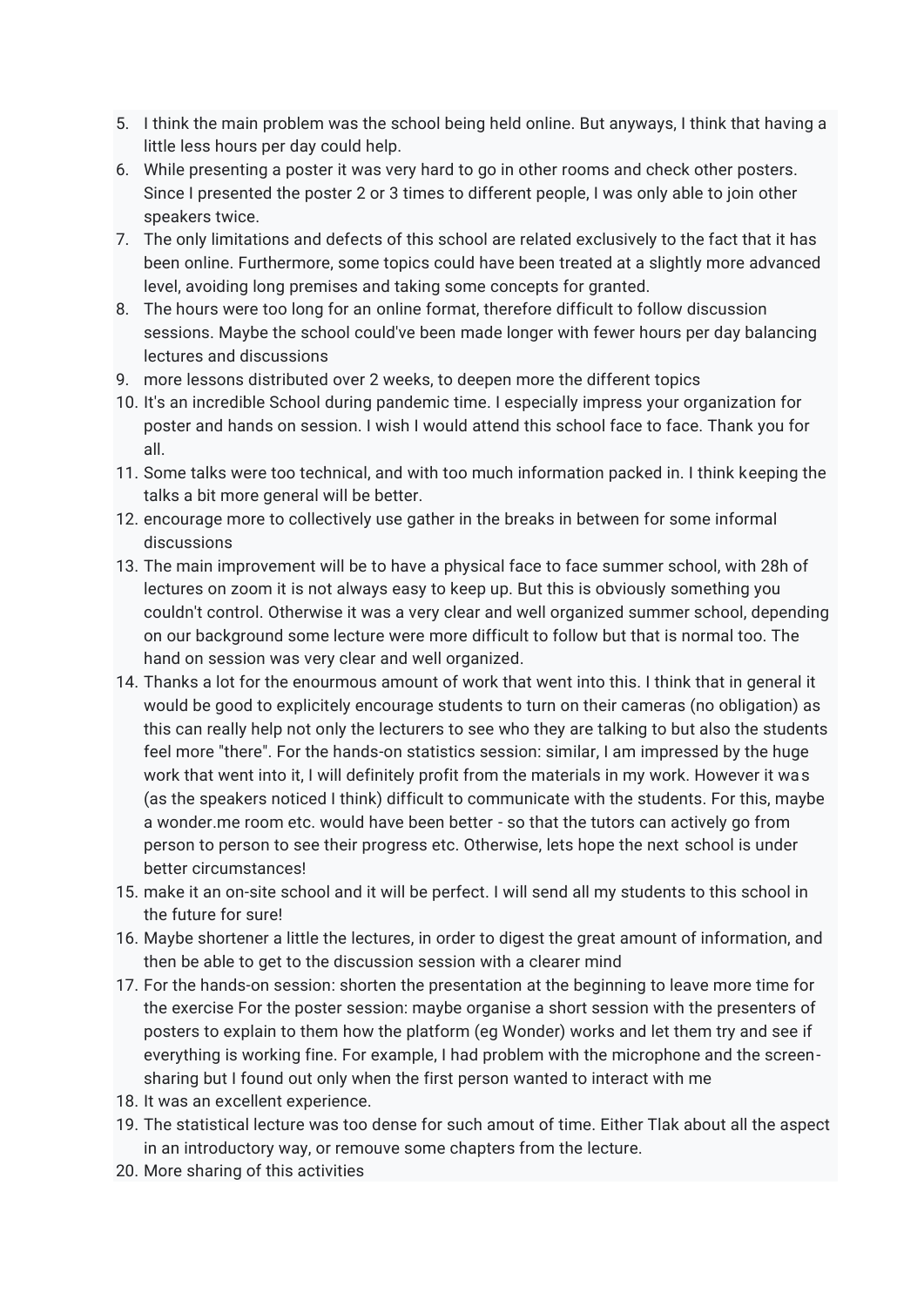- 21. The amount of hours per day, 5 days in a row, was a bit tiring and it was more and more difficult to stay focused and learn in an effective way. Also breaks are important, especially in an online version, because so many hours in front of a monitor are unhealty. I also undestand of course that it's difficult to arrange so many topics in one week, so overall it was a really interesting school. Thanks!
- 22. in-person meeting
- 23. It is all good
- 24. Less lectures per day and more time dedicated to discussions
- 25. maybe a first part of the stat tutorial might have been done together and then the rest left to be dane alone
- 26. it could be nice to have a quiz session between lectures or at the end of the day
- 27. vary the topics more
- 28. Maybe it is just my personal opinion, but I found a bit hard to follow all-day online lectures (in presence it would be much different, of course). At the same time I understand the need to condense the lessons in the shortest possible time. However, I would like to congratulate for the extremely high level (for completeness and clarity) of the talk given by each speakers, in future I will review again the material for better knowledge.
- 29. Excellent
- 30. Maybe a little bit less hours per day. For the poster session the https://gather.town/ site has some additional fetures that could be useful.
- 31. None, I throughly enjoyed the school
- 32. Methods and analysis should be tackled more in detail as to improve the understanding of the students.
- 33. may be a bit more explanation on photon sensors.
- 34. Using Youtube for all sessions. Here the Chat field could be also used for the Discussion Session. Youtube is the most easiest way to get to the different sessions and to all audience. People can write theirs questions and then the host answers to everybody at the end or even in the middle of their talk.
- 35. The hands-on statistics portion was the most interesting part of the school for me and I wish there were more of it! Perhaps a single hour session with a self-contained notebook at the end of every day. It would also be nice to see the statistics applied to other non-dark matter related projects.
- 36. provide also many opportunities of Ph.D in particle physics
- 37. Everything was great.
- 38. Suggest an additional set of topics from the many discussion
- 39. none
- 40. the SoUP 2021 is Excellent
- 41. It was quite balanced. More lectures was expected on statistical physics and relevant tools.
- 42. Add some soft skills formations
- 43. Time was weird for people joining in oversea.
- 44. None.
- 45. more practice; make lectures shorter
- 46. Nothing
- 47. I do not have much to add because I found the lectures interesting and with plenty of details I didn't know. I'm very grateful for attending the school since it was on-line, but I think that this can have the drawback of not interact with the other students, something that I is part of a school.